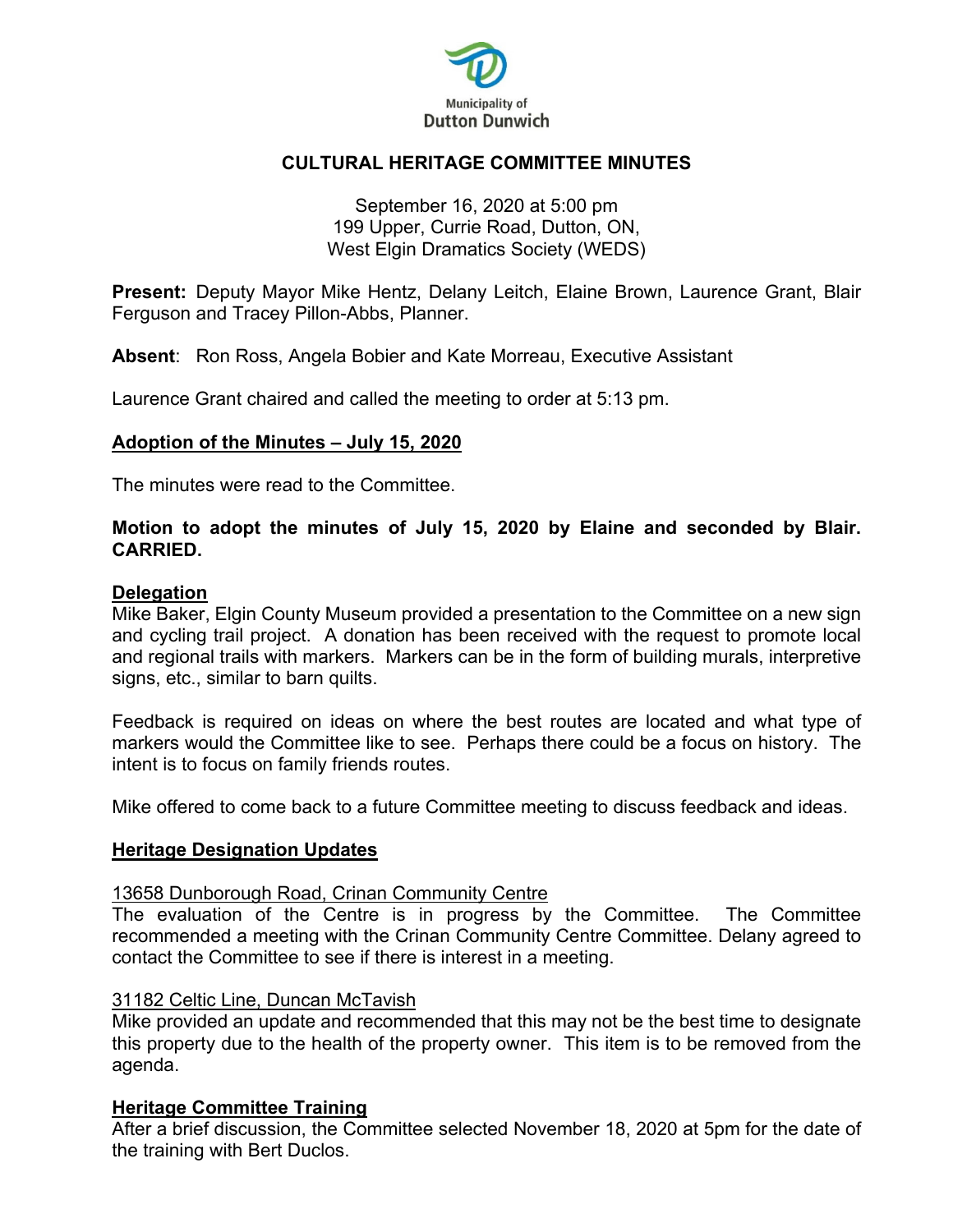The fee is \$380 for the entire Committee, regardless of the number in attendance. Council will also be invited to attend. The event will be 4 hours in total.

Tracey will contact Bert to confirm the details on how to provide the training while following Covid 19 requirements.

### **Dutton Dunwich Heritage Brochure**

Tracey provided a draft brochure to the Committee, as revised, for feedback, which now included "testimonials" and pictures of each designated site. The only designated site that did not respond with a statement was Victoria Spencer.

The Committee discussed the draft document. It was the decision of the Committee to provide time to review the draft in more detail and to discuss at the next meeting. Tracey will contact Victoria again.

Once the final brochure is prepared, Kate will review for accessibility and post on the Municipal Website.

### **Doors Open (2021 Theme - Design)**

Tracey provided an update on the 2021 Doors Open application process. The Theme will be 'Design'. Events must be held between April and October.

Application deadline is December 2020 for the 2021 event. Submission of a \$1,695 (estimate based on 2020 information) registration fee will be required to be submitted with the application and can be charged to the 2021 budget as the event will occur in that year.

Tracey requested direction from the Committee to complete the application in order to host a Dutton Dunwich event in 2021.

The Committee was very supportive of hosting. It was suggested that the event could be held outdoors in October 2021 with a focus on gardens and barns. Outdoors would also allow for physically distanced gatherings, in case the community is still under Covid 19 restrictions.

### **Motion to direct Administration to process the application and required fee in order to host the Dutton Dunwich 2021 Doors Open Event by Delany and seconded by Blair. CARRIED.**

#### **Heritage Week 2021**

The Committee discussed ideas for Heritage Week 2021 which will be held February 15/21 to February 21/21.

Since the Backus-Page House Museum hosted an event this year (2020) the Committee recommended that they discuss with Angela at the next meeting.

### **Ongoing Matters**

- Iona Park Naming Recommendation Lumley Park No new information.
- Ontario Heritage Act Tracey stated the proposed changes that were to come into effect on July 1, 2020 have now been postponed due to Covid-19.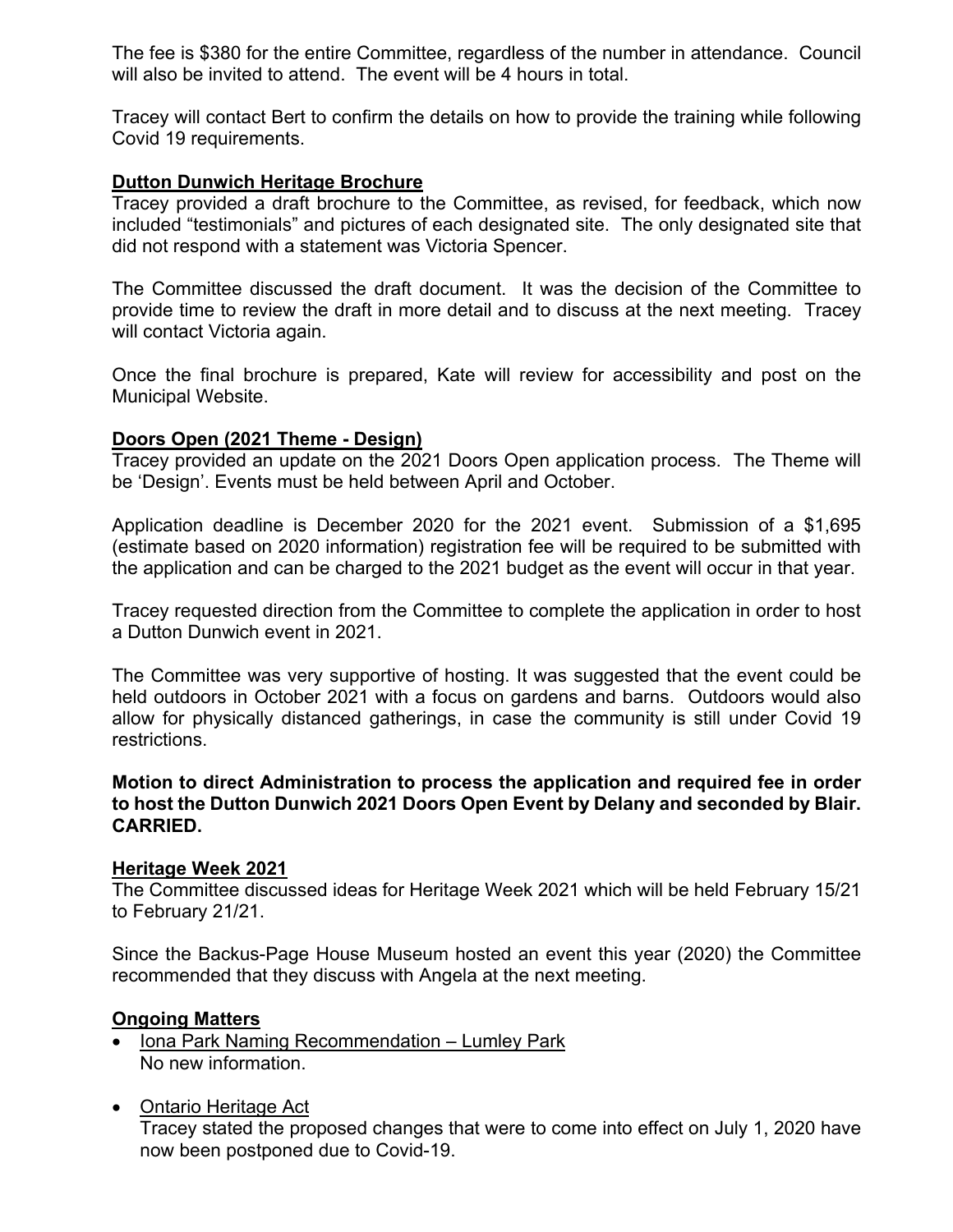• Interpretive Hamlet Signage

Delany provided quotes on the proposed hamlet interpretive signs. Tracey reported that the Municipal Treasurer confirmed the remaining budget balance for 2020 is \$2,700.

The Committee will review all quotes at the next meeting.

• Five Year Official Plan Review

Tracey explained that the next draft version of the Official Plan will be released in the October for public consultation. The Committee will be provided with the link when it is available.

## **New Business**

## New Designations

Blair asked how we promote existing designations and begin the designation process of new properties.

As a review of the process, Tracey explained that once the Committee completes an evaluation of a property which is on the Register (list of candidate sites), she will prepare a report and draft by-law to be presented to Council for consideration. If Council supports the recommendation of the Committee to designate, a notice of intent to designate is posted to the web, in the local newspaper, provided to the property owner and sent to the province. There is an appeal period of 30 days. If no appeals are received, the Tracey will bring adopting by-law back to Council for approval. Then the designation is registered on the title of the property and a sign is offered to the property owner.

The Heritage Committee brochure, social media, attendance at events, and web page are used to help promote existing and new designations.

The Committee agreed to review the Register to see if there are new sites that they could be working on.

### **Fundraisers**

Elaine provided information on the Bingo fundraisers in St. Thomas. Ongoing slots are being offered.

# **Upcoming Events**

- a) Life in the Talbot Settlement 2020, Backus-Page House Museum September 26/20 to September 27/20 from 10 am to 4pm
- b) BBQ Fundraiser for the Wallacetown Fair October 2/20 at the Dutton Dunwich Committee Centre
- c) Carolinian Forest Event, Backus-Page House Museum October 24/20 from 10 am to 4pm
- d) Paranormal Investigation with Ontario Haunting and Paranormal Society Backus-Page House Museum – October 30/20 to October 31/20 from 7 pm to 11 pm
- e) Clean Up Day Fall 2020, Backus-Page House Museum November 7/20 from 10 am to 2pm
- f) Heritage Committee Training November 18/20 at 5pm to 9pm
- g) A Pioneer Christmas Feast 2020, Backus-Page House Museum December 5/20 to December 6/20 from 4 pm to 8 pm
- h) A Very Victorian Christmas, Backus-Page House Museum December 12/20 to December 31/20 from 10 am to 4 pm